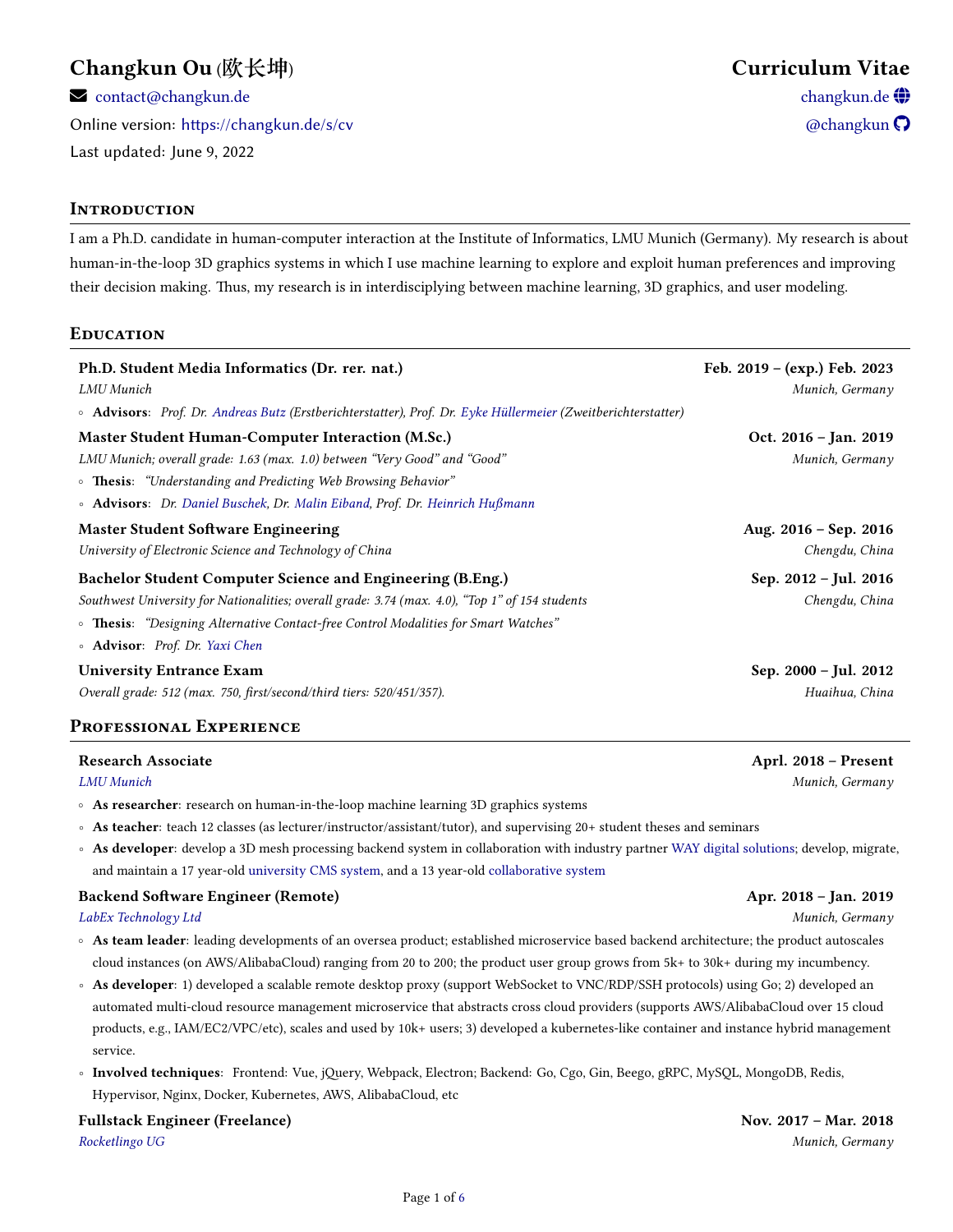- **As developer**: developed a voice bot to support novice language learner to improve their language skills by real-time voice recognition and synthesis (supports web and Amazon Alexa), optimize for audio streaming and multilingual falt tolerances using machine learning
- **Involved techniques**: TypeScript; WebSocket; Angular; Google Cloud STT and TTS; Sklearn; Voice Recognition; etc

### **Software Engineer (Intern) Jun. 2016 – Sep. 2016**

*[Shiyanlou](https://shiyanlou.com/) Chengdu, China*

- **As developer**: developed a cross-platform desktop software using Electron; developed a recommendation system for E-learning recommendation; deployed and operates a logging system for internal data analysis
- **As content creator**: wrote more than 20+ professional educational materials regarding C++
- **Involved techniques**: C++; Python; MongoDB; Collaborate Filtering; Elasticsearch; Logstash; Kibana; Redis; Electron, etc.

# **Open SouRce Activities and ORganizations**

A public [statistics](https://github-readme-stats.vercel.app/api?username=changkun&include_all_commits=true) indicates that I have earned 18.2k+ stars, 14.2k+ total code commits, 30 contributed open source projects. A public contribution [ranking](https://github.com/gayanvoice/top-github-users/blob/858980e5cb10d1b4c27a24d36ae6547aa0f195cd/markdown/public_contributions/germany.md) indicates I am a **top 200 developer in Germany** or a **top 100 developer in China**. See [github.com/changkun](https://github.com/changkun) for more authored softwares (including frameworks/tools). Here lists a few selected activities and organizations:

- **[Go](http://github.com/golang/go/) (organization member)**: an open sourced programming language developed by a team at Google, and have approx. [2 million developer](https://research.swtch.com/gophercount) [users](https://research.swtch.com/gophercount) in the globe. I am one of the official Go organization member (163 people in total), current maintainer of x/mobile repository, active contributor to language runtime and standard library.
- **[fyne](http://github.com/fyne-io/fyne/) (organization member)**: an open sourced cross platform GUI framework written in Go, and I am one of the organization member (12 people in total), mainly contributing to graphics and mobile drivers, performance improvements.
- **[The golang.design Initiative](https://golang.design) (founder)**: I created the organization. The organization currently hosts 25 software projects and 6 core members. The organization website have 465k+ page views and 66k+ historical viewers in total since Sep 2020.
- **[The TalkGo community](https://talkgo.org) (organization member)**: I am a core member of the organization. The community organizes weekly public tech talks, currently have [6.35k+ subscribers,](https://www.youtube.com/c/talkgo_night) organized 132 public talks. I contributed 7 talks, and they are one of the most viewed talks.
- **[Juejin Translation Community](https://github.com/xitu/gold-miner) (organization member)**: Major contributor, translated 50+ articles from English to Chinese.
- Occasional contributions: [Tensorflow](http://github.com/tensorflow/tensorflow/) (164+ stars), [etcd](https://github.com/etcd-io/etcd) (39.6k+ stars), etc.

### **ExpeRtise and SKills**

Expertise is context- and comparison-dependent. Here states the years of experience in terms of use, also indicates a subjective estimation of the level of expertise (either *intermediate*, *experienced*, or *expert*):

- **Domain**: *Computer graphics* (3D rendering and geometry processing, 3 years of Bachelors level teaching at university, 2 years of Masters level teaching, Blender/OpenGL/Metal/three.js, *experienced*); *Machine learning* (1 year of Masters level teaching at university, Andrew Ng's Deep Learning Specialization Certificate (ID: [QGH8ZVJ6J2L2\)](https://www.coursera.org/account/accomplishments/specialization/QGH8ZVJ6J2L2), Sklearn/Tensorflow/PyTorch/etc, *experienced*); *Data analysis* (3 years of PhD research, numpy/seaborn/pandas/etc., *experienced*); *Web development* (2 years of industrial backend engineering, Go/React/etc., *experienced*).
- **Language**: *Go* (5 years+, *expert*); *Python* (4+ years, *experienced*); *JavaScript/TypeScript* (5+ years, *experienced*); *C/C++* (2+ years, *intermediate*); *LATEX* (10+ years, *intermediate*). I speak native Mandarin; fluent professional English; elementary German.

# **ScHolaRsHips and AwaRds**

| <b>ACM SIGCHI Special Recognitions (CHI '20)</b>         | Nov. 2019        |
|----------------------------------------------------------|------------------|
| <b>Outstanding Reviews</b>                               | Munich, Germany  |
| Siemens AILab Hackathon                                  | Nov. 2017        |
| 2nd Winner                                               | Munich, Germany  |
| China National Scholarship                               | Sep. 2016        |
| University of Electronic Science and Technology of China | Chengdu, China   |
| <b>Excellent Bachelor Thesis Award</b>                   | <b>Jun. 2016</b> |
| Southwest University for Nationalities                   | Chengdu, China   |
| <b>Best University Graduates Award</b>                   | <b>Jan. 2016</b> |
| Sichuan Province                                         | Chengdu, China   |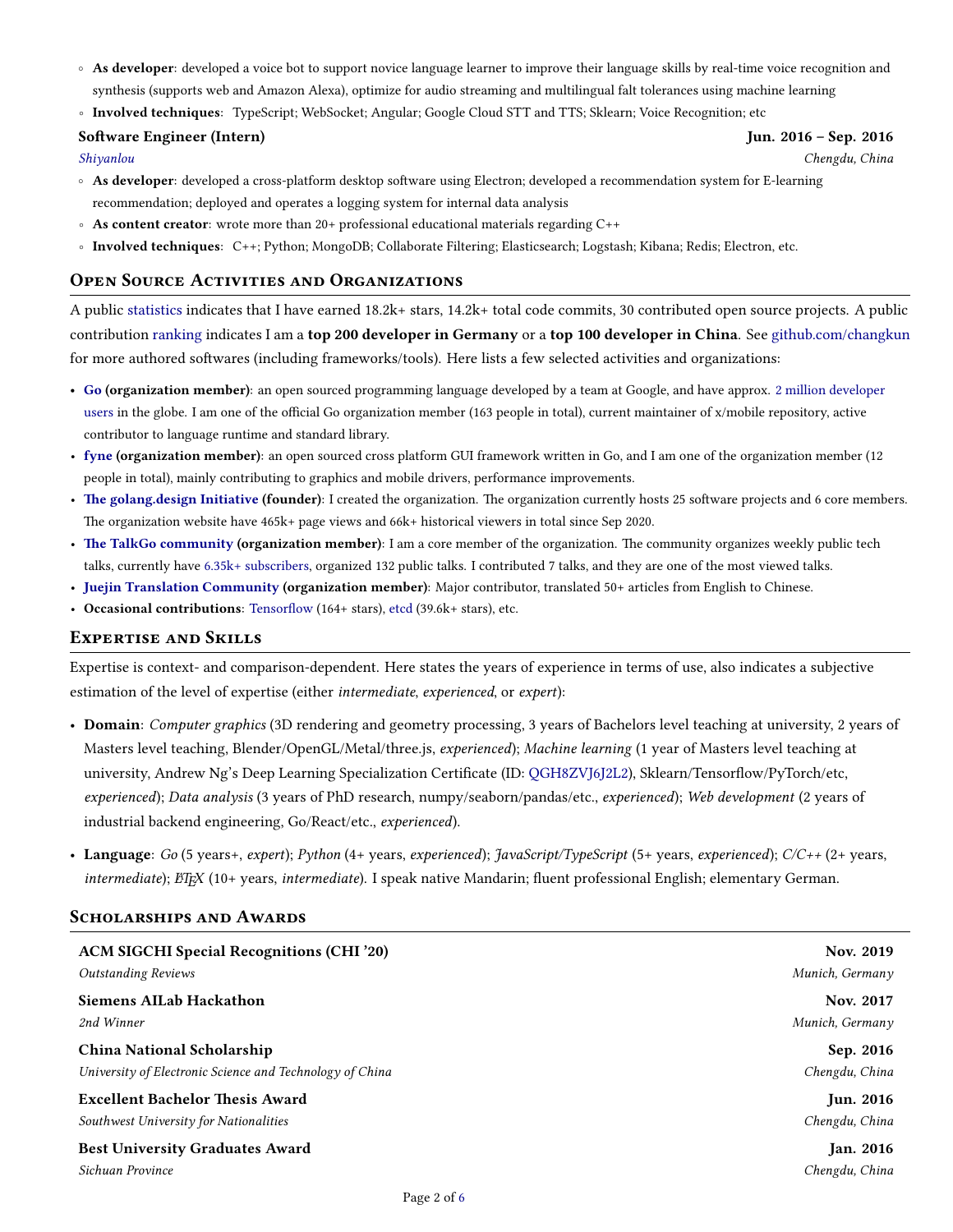| <b>Outstanding Student Scholarship</b>                                    | Nov. 2015        |
|---------------------------------------------------------------------------|------------------|
| Southwest University for Nationalities                                    | Chengdu, China   |
| <b>Annual Excellent Student Innovative Project</b>                        | <b>Jun. 2015</b> |
| Southwest University for Nationalities                                    | Chengdu, China   |
| <b>Sichuan Province Computer Production Competition</b>                   | <b>May 2015</b>  |
| 2nd Award                                                                 | Chengdu, China   |
| China National Scholarship                                                | Sep. 2014        |
| Southwest University for Nationalities                                    | Chengdu, China   |
| Meritorious Winner in American Mathematical Contest in Modeling (MCM' 14) | Apr. 2014        |
| Southwest University for Nationalities                                    | Chengdu, China   |
| <b>TEACHING EXPERIENCE</b>                                                |                  |

| <b>Lecture Computer Graphics</b>                                                                        | 2020/2021/2022 |
|---------------------------------------------------------------------------------------------------------|----------------|
| As teaching assistant and instructor at LMU Munich. For B.Sc. students, approx. 200 students each year. | Summer         |
| Authored materials: https://changkun.de/s/teach/cg                                                      |                |
| <b>Practical Geometry Processing</b>                                                                    | 2020/2021      |
| As lecturer and instructor at LMU Munich. For M.Sc. students, 6 students each year.                     | Winter         |
| Authored materials: https://changkun.de/s/teach/gp                                                      |                |
| <b>Lecture Information Visualization</b>                                                                | 2021           |
| As teaching assistant at LMU Munich. For M.Sc. students, approx. 100 students.                          | Winter         |
| Authored materials: https://changkun.de/s/teach/iv                                                      |                |
| <b>Lecture Online Multimedia</b>                                                                        | 2019           |
| As teaching assistant and guest speaker at LMU Munich. For M.Sc. students, approx. 180 students.        | Winter         |
| Authored materials: https://changkun.de/s/teach/omm                                                     |                |
| <b>Seminar Advances in Computer Graphics</b>                                                            | 2019           |
| As event organizer and supervisor at LMU Munich. For M.Sc. students, 6 students.                        | Winter         |
| <b>Seminar Advanced Media Informatics</b>                                                               | 2019/2021      |
| As supervisor at LMU Munich                                                                             | Summer/Winter  |
| Lecture Deep Learning and Artificial Intelligence                                                       | 2018           |
| As student tutor at LMU Munich.                                                                         | Winter         |
| Authored manuscripts: https://changkun.de/s/teach/dl                                                    |                |
| <b>Lecture Machine Learning</b>                                                                         | 2018           |
| As student tutor at LMU Munich.                                                                         | Summer         |
| Authored manuscripts: https://changkun.de/s/teach/ml                                                    |                |
| <b>Lecture Human-computer Interaction</b>                                                               | 2015           |
| As student tutor at Southwest University for Nationalities.                                             | Summer         |
|                                                                                                         |                |

#### **Theses/Seminars Supervision 2020/2021/2022**

*As supervisor*

- **Bachelor Thesis**: 2022. Shiyi Gou. *Exploring, Assisting, and Improving Human Rationality using Computational Approaches*.
- **Master Thesis**: 2022. Johannes Merkt. *Procedural Modeling with Nodes*.
- **Master Thesis**: 2022. Kehong Deng. *High Dimensional Trajectory Data Interpretation and Visualization*.
- **Bachelor Thesis**: 2022. Nicolas Mogicato. *On-the-fly Mesh Streaming*.
- **Bachelor Thesis**: 2022. Benjamin Sühling. *Mesh Repairing using Deep Networks*.
- **Bachelor Thesis**: 2022. Zihan Kong. *Real Time Ray Tracing using Generative AI*.
- **Bachelor Thesis**: 2022. Gerhard van Nooy. *PAppearance-preserving Mesh Processing in Hierarchical Networks*.
- **Master Thesis**: 2021. Kevin Nsieyanji. *Scheduling, Profiling and Optimizing Hybrid Renderer*.
- **Bachelor Thesis**: 2021. Feng Chen. *Exploiting Human Preferences with Reinforcement Learning Approaches*.
- **Master Seminar**: 2021. Darina Cvetanova. *Recent Advances in Neural Rendering for 3D Applications*.
- **Bachelor Thesis**: 2021. Julius Girbig. *Automated Facial Rig Registration for Motion Capture*. Cosupervision: Prof. Dr. Sylvia Rothe.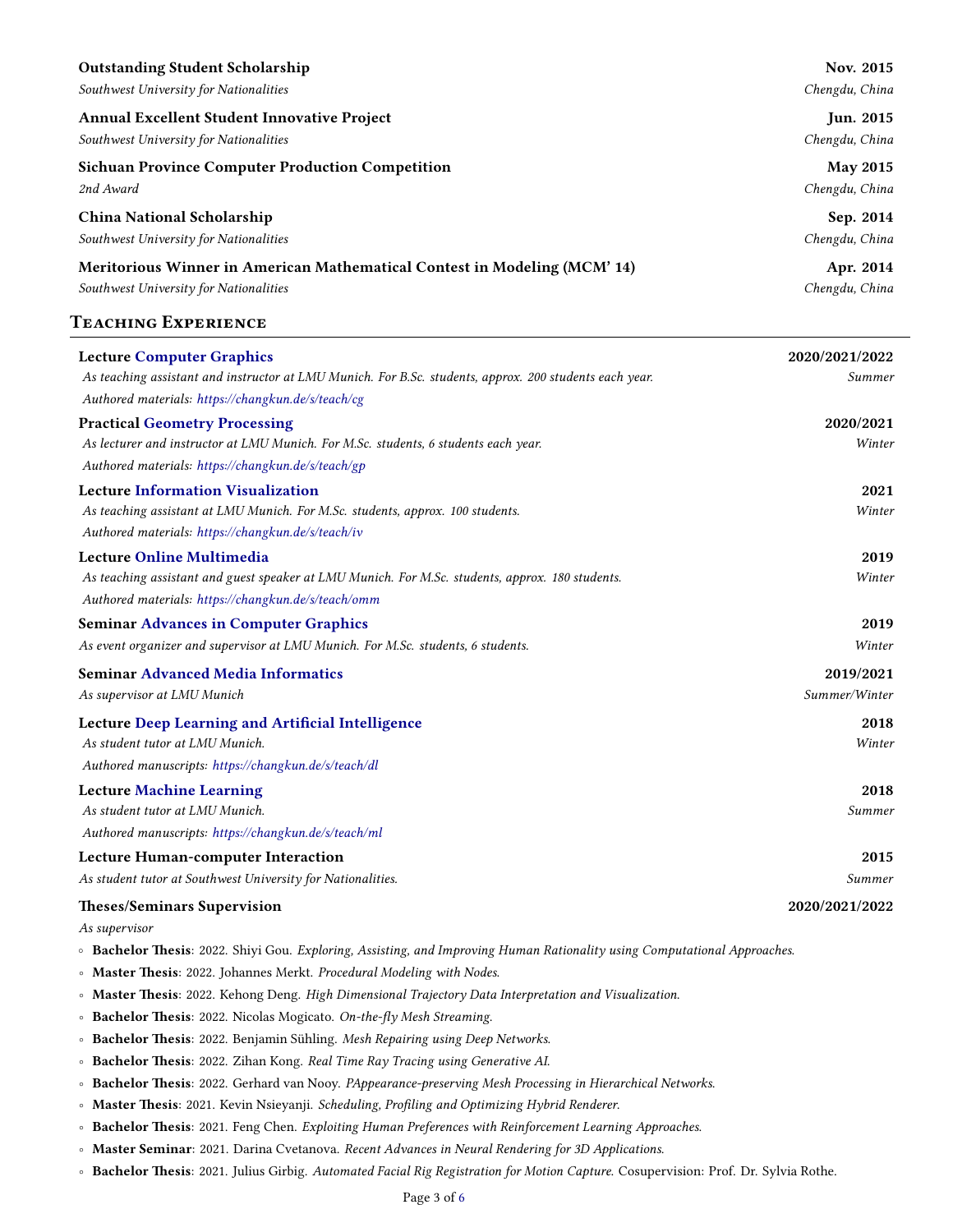- **Bachelor Thesis**: 2021. Oliver Möller. *Web User Interface Optimization from Preferential Ratings*.
- **Bachelor Thesis**: 2021. Christian Schmidt. *Progressive BVH Refinement in Interactive Ray Tracing*.
- **Master Thesis**: 2021. Elena Liebl. *Evaluating Human Expertise in 3D Model Simplification*.
- **Master Thesis**: 2021. Samuel Eiler. *Meshless Neural Rendering*.
- **Master Seminar**: 2020. Maksimilians Verbickis *Understanding and Evaluating Human Preferences in 3D Modeling*.
- **Master Seminar**: 2020. David Dodel, Ofek Lewinsohn. *Geometric Processing in Learning*. Cosupervision: Dennis Dietz.
- **Master Seminar**: 2020. Felix Dietz, Daniel Neumann. *Reinforcement Learning in Physics-based Simulation*. Cosupervision: Dennis Dietz.
- **Master Seminar**: 2020. Cecilia Thümmler. *Human Perception and Preference in 3D Modelling*.

#### **Publications**

#### **Proceedings**

- **Changkun Ou**, Andreas Butz. 2022. *Expertise in the Loop Considered Harmful? Human Satisficing is Sufficient to Support Machine Maximizing*. Under review in RecSys '22: 16th ACM Conference on Recommender Systems. ACM, New York, NY, USA, 17 pages.
- **Changkun Ou**, Daniel Buschek, Sven Mayer, Andreas Butz. 2022. *The Human in the Infinite Loop: A Case Study on Revealing and Explaining Human-AI Interaction Loop Failures*. In Mensch und Computer 2022 (MuC'22). ACM, New York, NY, USA, 14 pages.
- **Changkun Ou**, Daniel Buschek, Malin Eiband, Andreas Butz. 2021. *Modeling Web Browsing Behavior across Tabs and Websites with Tracking and Prediction on the Client Side*. arXiv preprint. 10 pages. [https://arxiv.org/abs/2103.04694.](https://arxiv.org/abs/2103.04694)
- Kai Holländer, Luca Schellenberg, **Changkun Ou**, and Andreas Butz. 2020. *All Fun and Games: Obtaining Critical Pedestrian Behavior Data from an Online Simulation*. In Extended Abstracts of the 2020 CHI Conference on Human Factors in Computing Systems (CHI EA '20). ACM, New York, NY, USA, 9 pages. <https://doi.org/10.1145/3334480.3382797>
- **Changkun Ou**, Yifei Zhan, Yaxi Chen. 2019. *Identifying Malicious Players in GWAP-based Disaster Monitoring Crowdsourcing System*. In the 2nd International Conference on Artificial Intelligence and Big Data (ICAIBD). IEEE. New York, NY, USA, 10 pages. ˣ **Best Paper Award**. <https://doi.org/10.1109/ICAIBD.2019.8836972>

#### **Books**

- **Changkun Ou**. 2023. *The Elements of Go: Under the Hood*. To appear in Posts & Telecom Press. <https://golang.design/under-the-hood/>
- Quancheng Rao, **Changkun Ou**. 2022. *The Handbook of Go Programming Interviews*. China Machine Press. ISBN: 9787111702429. <https://golang.design/go-questions>
- **Changkun Ou**. 2021. *Modern C++ Tutorial: C++11/14/17/20 On the Fly*. In GitHub. 89 pages. <https://changkun.de/modern-cpp>

### **Articles**

- Yaxi Chen, **Changkun Ou**. 2016. *Combining Touch Biometrics and Motion Sensors for Hand Posture Recognition and User Authentication System*. In Journal of Southwest University for Nationalities (Nature Science Edition). 7 pages. <https://doi.org/10.11920/xnmdzk.2016.04.011>
- Yaxi Chen, **Changkun Ou**, Zhaoyang Guo. 2014. *Space interactions based on monocular vision and simple gestures*. In Journal of Southwest University for Nationalities (Natural Science Edition). 6 pages. <https://doi.org/10.3969/j.issn.1003-4271.2014.06.13>

### **Technical Reports**

- **Changkun Ou**. 2021. *(Generic) Functional Options Pattern*. In the golang.design Research. 10 pages. <https://golang.design/research/generic-option.pdf>
- **Changkun Ou**. 2021. *The Ultimate Channel Abstraction*. In the golang.design Research. 14 pages. <https://golang.design/research/ultimate-channel.pdf>
- **Changkun Ou**. 2021. *A Concurrent-safe Centralized Pointer Managing Facility*. In the golang.design Research. 14 pages. <https://golang.design/research/cgo-handle.pdf>
- **Changkun Ou**. 2021. *Scheduling Function Calls with Zero Allocation*. In the golang.design Research. 17 pages. <https://golang.design/research/zero-alloc-call-sched.pdf>
- **Changkun Ou**. 2020. *Pointers Might Not be Ideal as Arguments*. In the golang.design Research. 10 pages. <https://golang.design/research/pointer-params.pdf>
- **Changkun Ou**. 2020. *Eliminating A Source of Measurement Errors in Benchmarks*. In the golang.design Research. 10 pages. <https://golang.design/research/bench-time.pdf>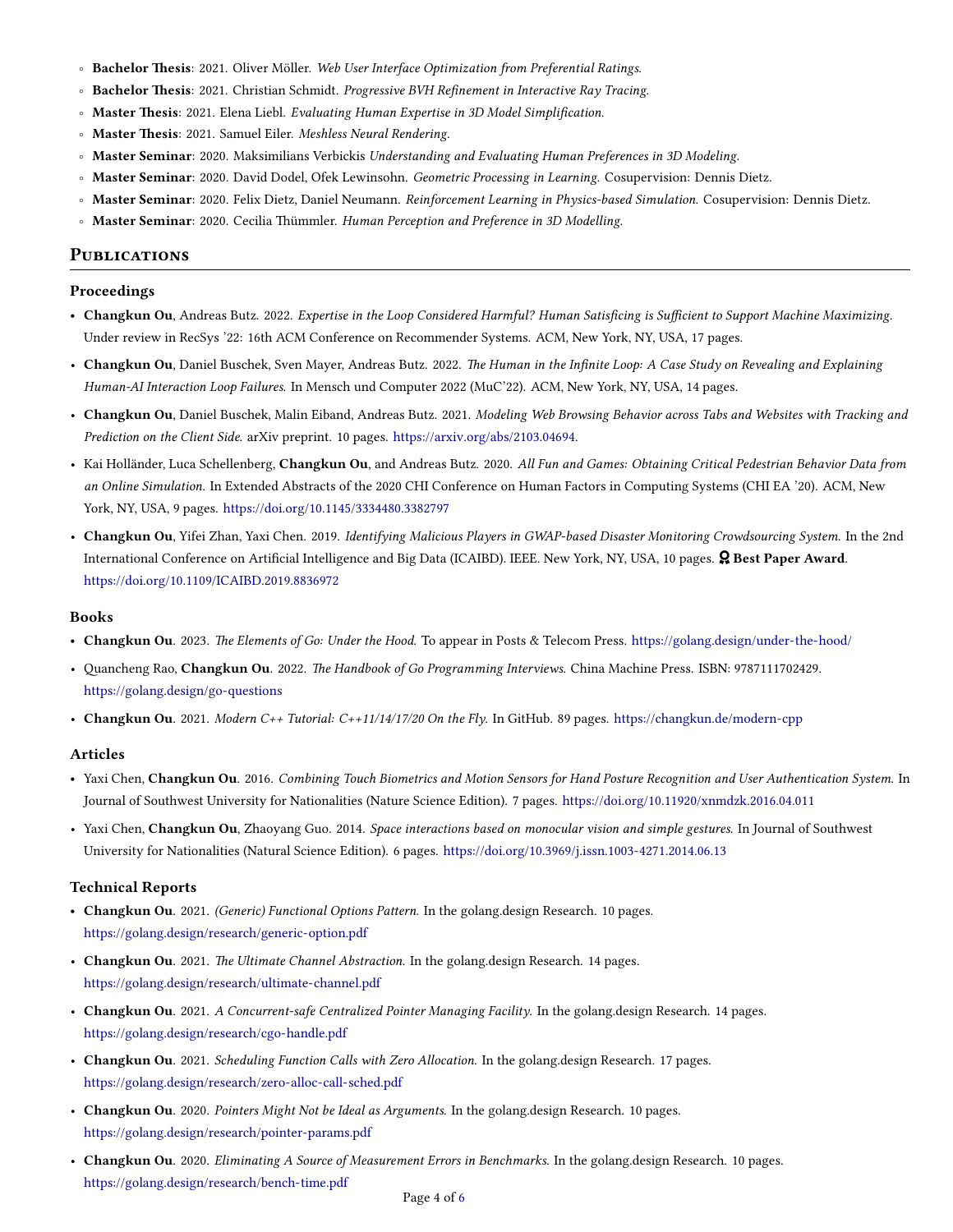# **Miscellaneous**

- Julius Girbig, **Changkun Ou**, and Sylvia Rothe. 2022. *Generative 3D Animation Pipelines: Automating Facial Retargeting Workflows*. In Workshop on "AI-Generated Characters: Putting Deepfakes to Good Use" of CHI '22: ACM CHI Conference on Human Factors in Computing Systems. New Orleans, LA, USA, 4 pages. <https://changkun.de/paper/deepfake.pdf>
- Jingyi Li, **Changkun Ou**, Yong Ma. 2019. *Cultivation and Incentivization of HCI Research and Community in China: Taxonomy and Social Endorsements*. In Workshop on "HCI in China: Research Agenda, Education Curriculum, Industry Partnership, and Communities Building" of the 2020 CHI Conference on Human Factors in Computing Systems (CHI EA '19). Glasgow, UK, 7 pages. <https://changkun.de/paper/china.pdf>
- **Changkun Ou**. 2018. *An Introduction to Recent Mobile Affective Inference Techniques: Methods, Applications and Challenges*. In Advanced Seminar Media Computer Science, LMU Munich. 9 pages. <https://changkun.de/paper/emotions.pdf>
- Matthias Geiger, **Changkun Ou**, Cedric Quintes. 2017. *WatchOut: A Road Safety Extension for Pedestrians on a Public Windshield Display*. arXiv preprint. 5 pages. <https://arxiv.org/abs/1905.05390>
- **Changkun Ou**, Mu Huang, Mengxin Shi, Jiang Cheng. 2014. *A Study in Keep-Right-Except-To-Pass Rule*. In the Mathematical Contest in Modeling. 35 pages. ˣ **Meritorious Winner** <https://changkun.de/paper/keepright.pdf>

#### **Presentations**

- Changkun Ou. 2022. *The Decision Maker's Dilemma: or how I stopped struggling with possible choices*. LMU Munich Internal Doctoral Colloquium. Chiemsee, Germany. <https://changkun.de/talk/dilemma.pdf>
- Changkun Ou. 2022. *Generics in Go 1.18*. The TalkGo Meetup. Virtual Event. <https://changkun.de/talk/generics118.pdf>
- Changkun Ou. 2022. *What is A Rational Community Discussion?* The TalkGo Meetup. Virtual Event. <https://changkun.de/talk/rational.pdf>
- Changkun Ou. 2021. *Can we compute the free-will?*. LMU Munich Internal Doctoral Colloquium. Venice, Italy. <https://changkun.de/talk/polyred6fold.pdf>
- Changkun Ou. 2021. *Delicate Dance: Preferences in Interactive Meshing*. LMU Munich Internal Doctoral Colloquium. Virtual Event. <https://changkun.de/talk/polyred5star.pdf>
- Changkun Ou. 2020. *A Future of Polygon Reduction*. LMU Munich Internal Doctoral Colloquium. Venice, Italy. <https://changkun.de/talk/polyred4us.pdf>
- Changkun Ou. 2020. *Reliable Benchmarking*. The TalkGo Meetup. Virtual Event. <https://changkun.de/talk/gobench.pdf>
- Changkun Ou. 2020. *Go 2 Generics? A (P)review*. The TalkGo Meetup. Virtual Event. <https://changkun.de/talk/go2generics.pdf>
- Changkun Ou. 2020. *A Study on Go Timer Implementation*. The TalkGo Meetup. Virtual Event. <https://changkun.de/talk/timer.pdf>
- Changkun Ou. 2019. *Technological Outlook*. Lecture Online Multimedia. Munich. <https://changkun.de/talk/omm9.pdf>
- Changkun Ou. 2019. *Understanding Communicating Sequential Processes*. The TalkGo Meetup. Virtual Event. <https://changkun.de/talk/csp.pdf>
- Changkun Ou. 2019. *Simplicity is complicated: On the balance of performance and knobs*. LMU Munich Internal Doctoral Colloquium. Vienna, Austria. <https://changkun.de/talk/polyred2what.pdf>
- Changkun Ou. 2019. *Real-world Go Concurrency Bugs*. The TalkGo Meetup. Virtual Event. <https://changkun.de/talk/bug.pdf>
- Changkun Ou. 2019. *Internals of Channel and Select in Go*. The TalkGo Meetup. Virtual Event. <https://changkun.de/talk/channel.pdf>
- Changkun Ou. 2019. *Identifying Malicious Players in GWAP-based Disaster Monitoring Crowdsourcing System*. ICAIBD. Chengdu, China. <https://changkun.de/talk/gwap.pdf>
- Changkun Ou. 2019. *A Glimpse to the Advances of Mesh Representation Learning*. Internal Doctoral Colloquium Spring. Bernried, Germany. <https://changkun.de/talk/polyred1step.pdf>
- Changkun Ou. 2019. *Understanding and Predicting User Browsing Behavior*. Masters Defence Presentation. Munich, Germany. <https://changkun.de/talk/master.pdf>
- Changkun Ou. 2018. *On the development of Quantified UX Metric*. Design Workshop II, LMU Munich. Munich, Germany <https://changkun.de/talk/qux.pdf>
- Changkun Ou. 2018. *Capsule Network with Routing Mechanism*. Advanced Seminar Deep Learning, LMU Munich. Munich, Germany. [https://changkun.de/talk/capsnet1.pdf,](https://changkun.de/talk/capsnet1.pdf) <https://changkun.de/talk/capsnet2.pdf>